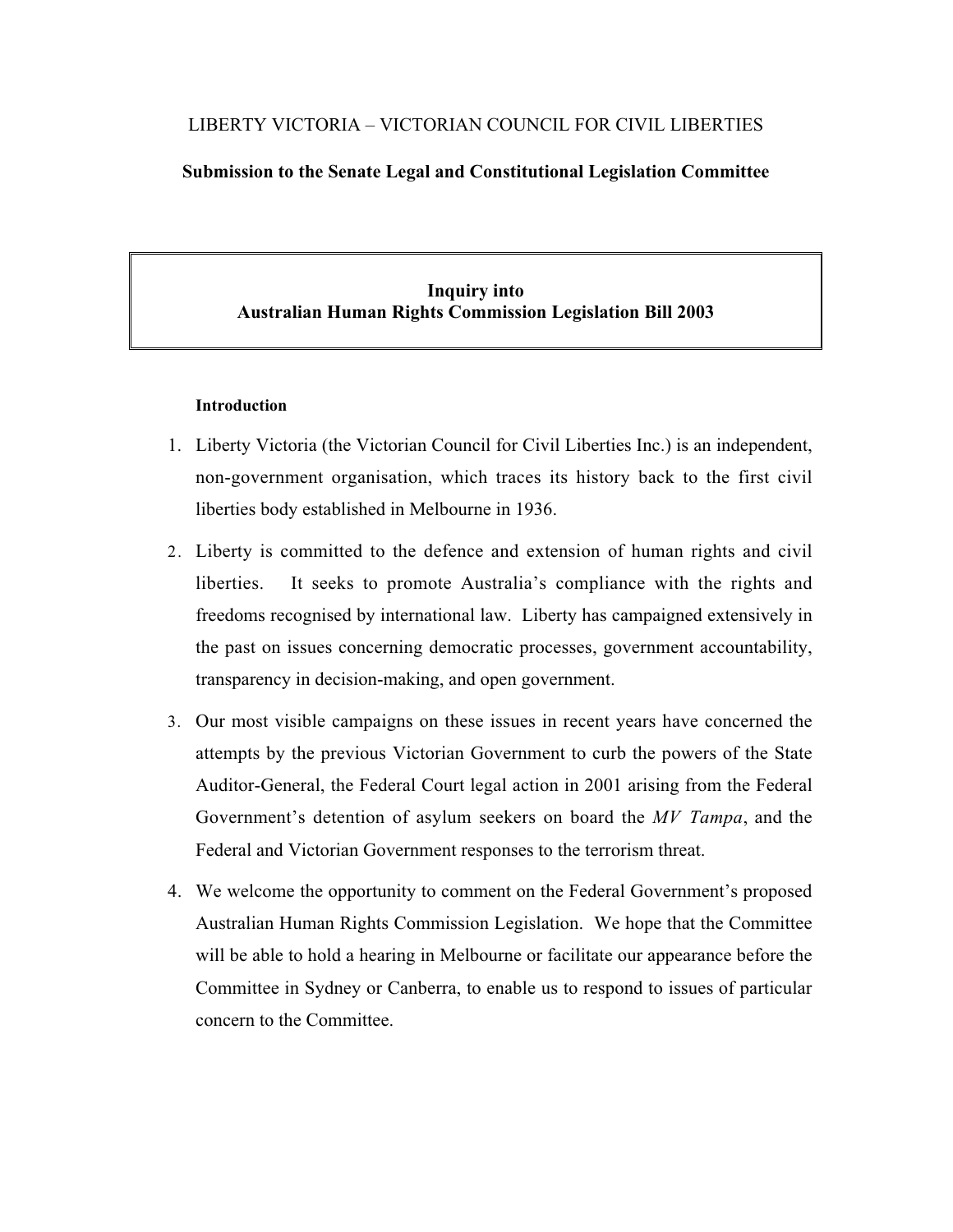### **General observation**

5. Liberty Victoria is deeply concerned by the proposed amendments to the structure and functioning of the Human Rights and Equal Opportunities Commission (HREOC), and to related human rights law, proposed by the *Australian Human Rights Commission Legislation Bill 2003*.

### **Commission's power to seek leave to intervene in court proceedings**

- 6. Liberty strongly opposes the proposal to require the Commission to gain the Attorney General's consent prior to seeking leave to intervene in cases involving human rights and discrimination. It is the function of the court to decide whether intervention should be permitted. For the Attorney General to determine whether the Commission can intervene comes perilously close to interference with the judicial process.
- 7. There is no evidence the Commission has abused its power. On the contrary, HREOC has carefully and effectively intervened in situations concerning some of the most disenfranchised groups in Australian society – actions which are central to a genuine watchdog/public advocate role in a democratic and human rightspositive culture. Liberty Victoria fully supports the independent exercise of the power to seek leave to intervene. The 'wider interests in society' referred to by the Attorney General are diverse and sometimes conflict. Without the support of a body such as HREOC they are likely to reflect the interests of the more powerful groups in society, in ways that adversely affect the rights of minorities.
- **8.** Politicising the process of seeking leave to intervene by definition serves the political interests of particular governments and not necessarily the interests of the community. It is an anathema to the protection and extension of human rights for the government of the day to be granted the power to intervene in this way. Even a perfunctory examination of the history of human rights abuses demonstrates that some of the worst recorded abuses have taken place at the hands of executive government.
- **9.** Liberty and the Commonwealth Government were parties in the *Tampa* litigation in which HREOC also intervened. Liberty's experience of that litigation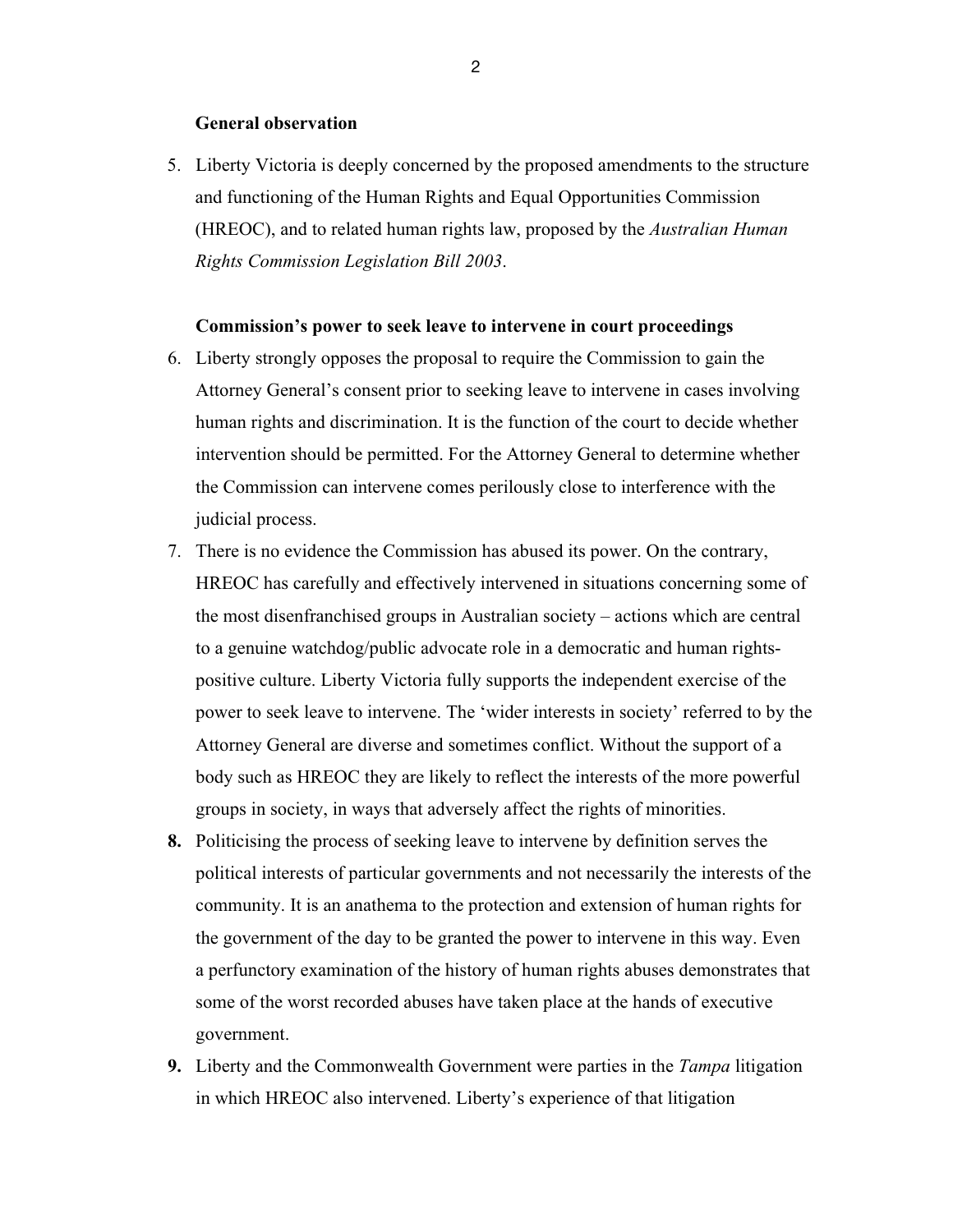demonstrated how politically charged the protection of human rights can be, even to the point of the government monitoring its legal opponents phone calls. If the present Bill is passed the executive government will have power to prevent the independent human rights watchdog from assisting the court where the executive is at the forefront of alleged abuses and is even actively using covert methods to noble its legal opponents preparation for court. Requiring government approval completely undermines the role of the HREOC as an independent advocate and by extension its role to protect and promote human rights. Given that the enhancement of such promotion and protection is the objective of the Bill this result will clearly undermine the Bill's fundamental objective.

- **10.** Liberty also notes the emphasis in the Explanatory Memorandum on 'the human rights of all Australians'. The protection and promotion of human rights for all is already fundamental to the aims and language of human rights legislation and treaties, and has been since the United Nations Charter was first developed. However, it is always recognised that particular social groups are in many societies more likely to be vulnerable to human rights abuse. Such an acknowledgment is reflected over the world in the wording of human rights law and the structure of human rights bodies, which have been concerned with the particular human rights of women, Indigenous peoples and refugees, alongside universal declarations and laws protecting fundamental human rights and civil liberties for all. It is not at all clear to Liberty Victoria how a 'human rights for all' argument can justify the changes proposed by the Bill, unless it is implied that the present structure does not or cannot serve such a purpose. This is not advanced in the material accompanying the Bill and Liberty is aware of no evidence to support such a claim.
- **11.** It is crucial that the independence of the Commission in the exercise of its intervention powers is retained so that the Commission can continue monitoring and promoting Australia's human rights obligations for the benefit of all Australians. We note that the Senate Legal and Constitutional Committee

3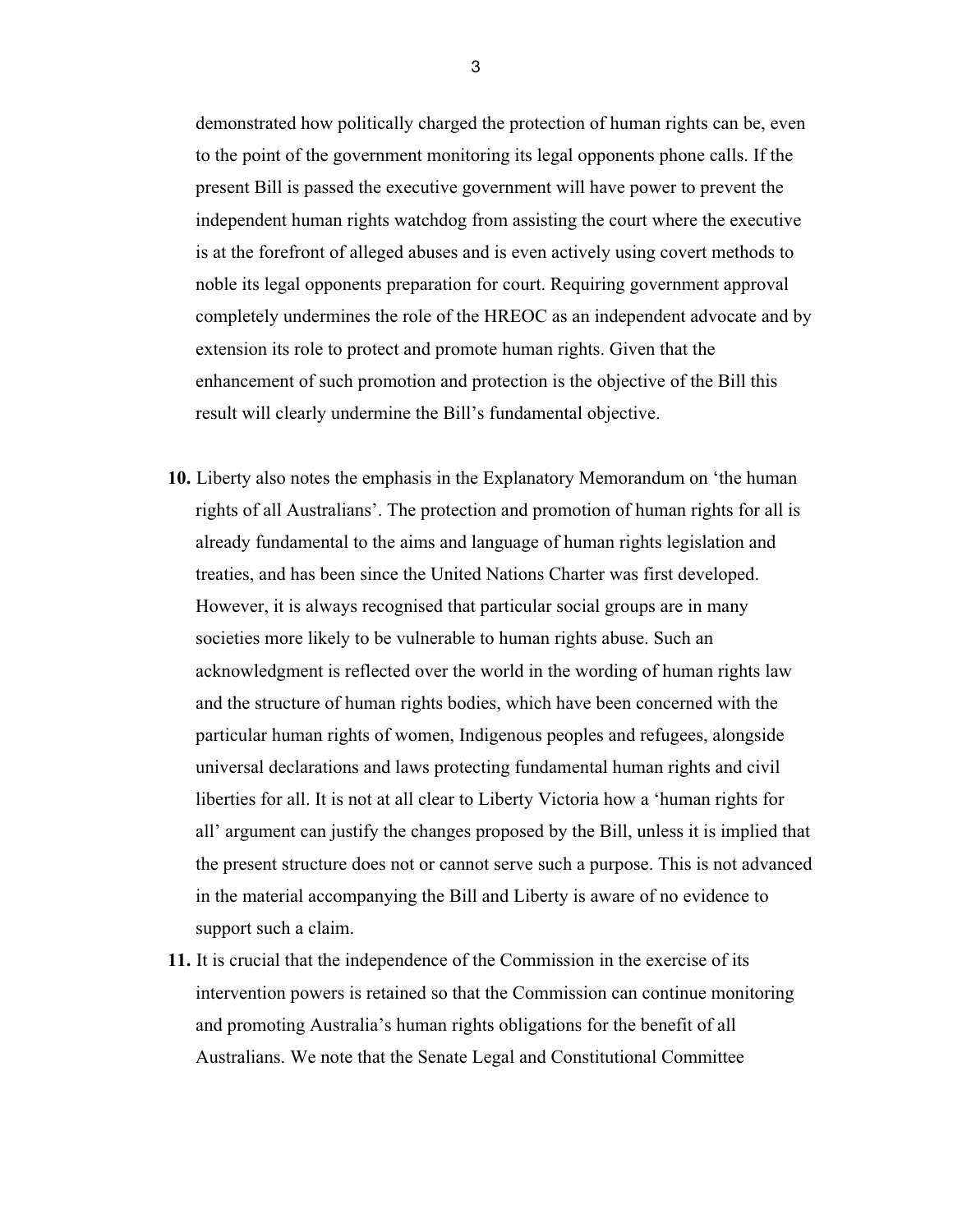recommended a similar provision be removed from an earlier bill introduced by the Government in 1998, and the same course must be adopted here.

## **Power to recommend payment of damages and compensation**

- **12.** The removal of the Commission's power to recommend compensation and damages in disputes seriously undermines the enforcement of human rights in Australia. Liberty calls on the government to strengthen human rights protection by granting the Commission power to order the payment of compensation and damages, with such orders to be enforceable in the Federal Magistrates' Court.
- **13.** We particularly draw the Committee's attention to Article 2 (2) and 2 (3) of the International Covenant on Civil and Political Rights. Since signing this treaty, Australia has been obligated to ensure effective remedies to people whose human rights have been violated, and to ensure that competent authorities shall enforce such remedies. The removal of compensation and damages from the range of available remedies effectively means there is no remedy in many cases. Compensation and damages orders provide necessary deterrence, particularly where there is a significant resource and power imbalance.

### **Structure of executive**

- 14. The proposal to replace the identified portfolio Commissioners with three Human Rights Commissioners will significantly reduce rather than enhance the functioning of the Commission with respect to indigenous rights.
- 15. The Aboriginal and Torres Strait Islander Social Justice Commissioner will be abolished and his current responsibilities and activities will continue only at the discretion of the President. There will be no requirement in any of the three Commissioner positions for significant experience in the community life of Aboriginal or Torres Strait Islander persons. These changes will substantially weaken subsequent Commission consultative processes with Indigenous peoples and erode existing networks and trust relationships which have been developing for the promotion of human rights awareness and avenues of redress. We note that a similar proposal to abolish the Social Justice Commissioner position was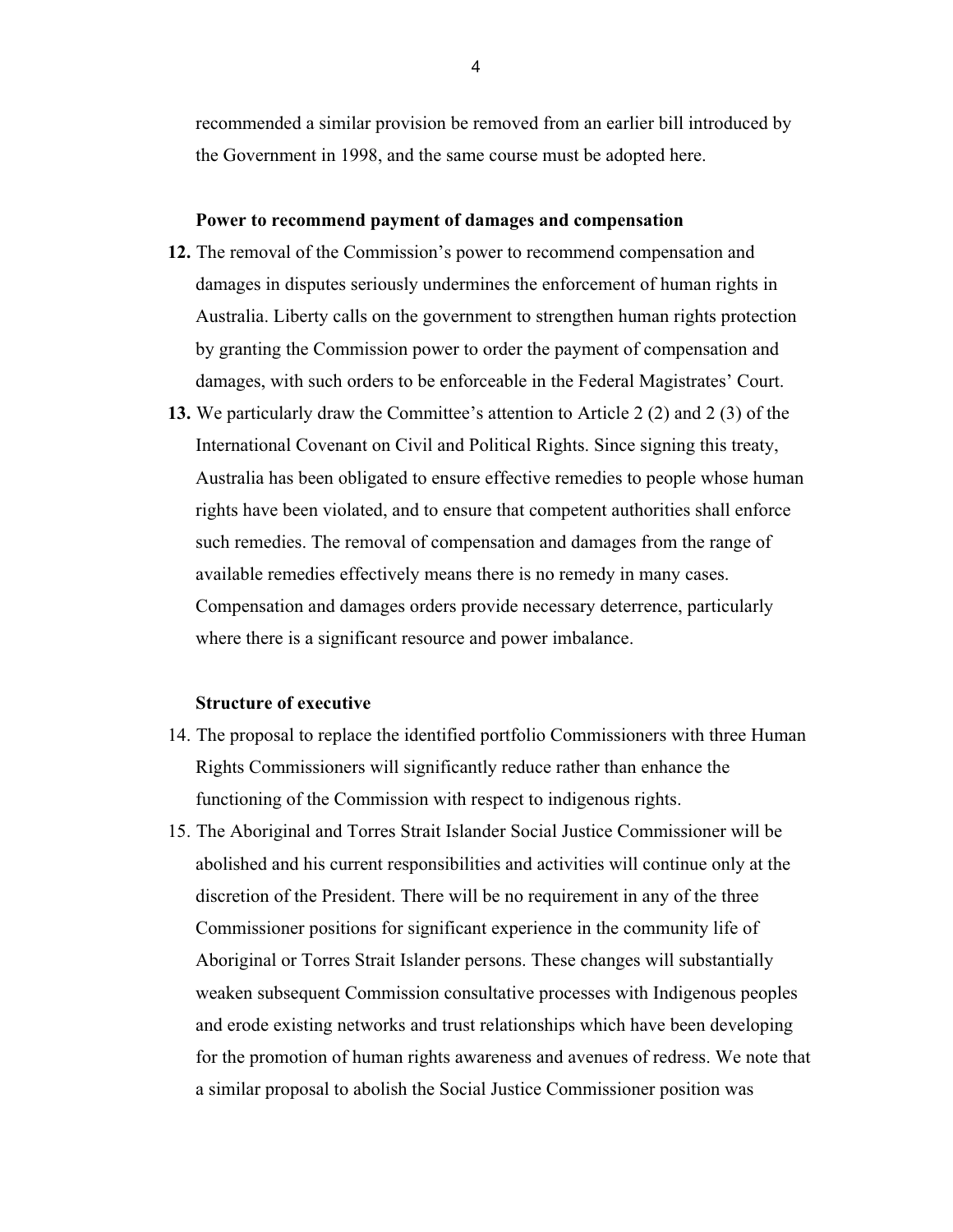strongly criticised in 1999 by the UN Committee on the Elimination of Racial Discrimination against a background of grave concerns about violations against Australian Indigenous peoples.

**16.** The Attorney General (News Release 27/3/03) refers to better equipping the Commission to take on 'new areas of responsibility, such as age discrimination, and manage the increasing incidence of issues which cross human rights boundaries, such as matters relating to women with disabilities'. We agree that a 'multiple' or 'cross over' approach to human rights issues is often necessary, but this goal could be effectively achieved by incorporation into the existing Commission structure and practices.

### **Commission's educative role**

- 17. Liberty Victoria agrees that education is fundamental to the promotion of a climate in which human rights are understood and respected. However, as the Attorney General notes, education already plays an important role in the existing Commission's activities and Liberty is concerned greater legislative priority to educational measures may be at the expense of procedures and policies to enforce human rights obligations. Human rights violations often entail the abuse of a weaker party and the violating party may have powerful inducements to maintain the abuse in the absence of effective sanctions.
- 18. While the notion of everyone bearing responsibility for human rights is an important goal, governments bear the primary responsibility to uphold the human rights of others. The Australian Government not only has the power to do this in relation to individuals, corporations and its own practices, it is *obligated* to take prime responsibility under international human rights treaties. This primary role for government must not be diluted into a generalised responsibility.

#### **Complaint handling and the new 'Complaints Commissioners'**

19. Liberty Victoria requires more information in order to comment, especially in relation to the part-time status of the Commissioners.

5